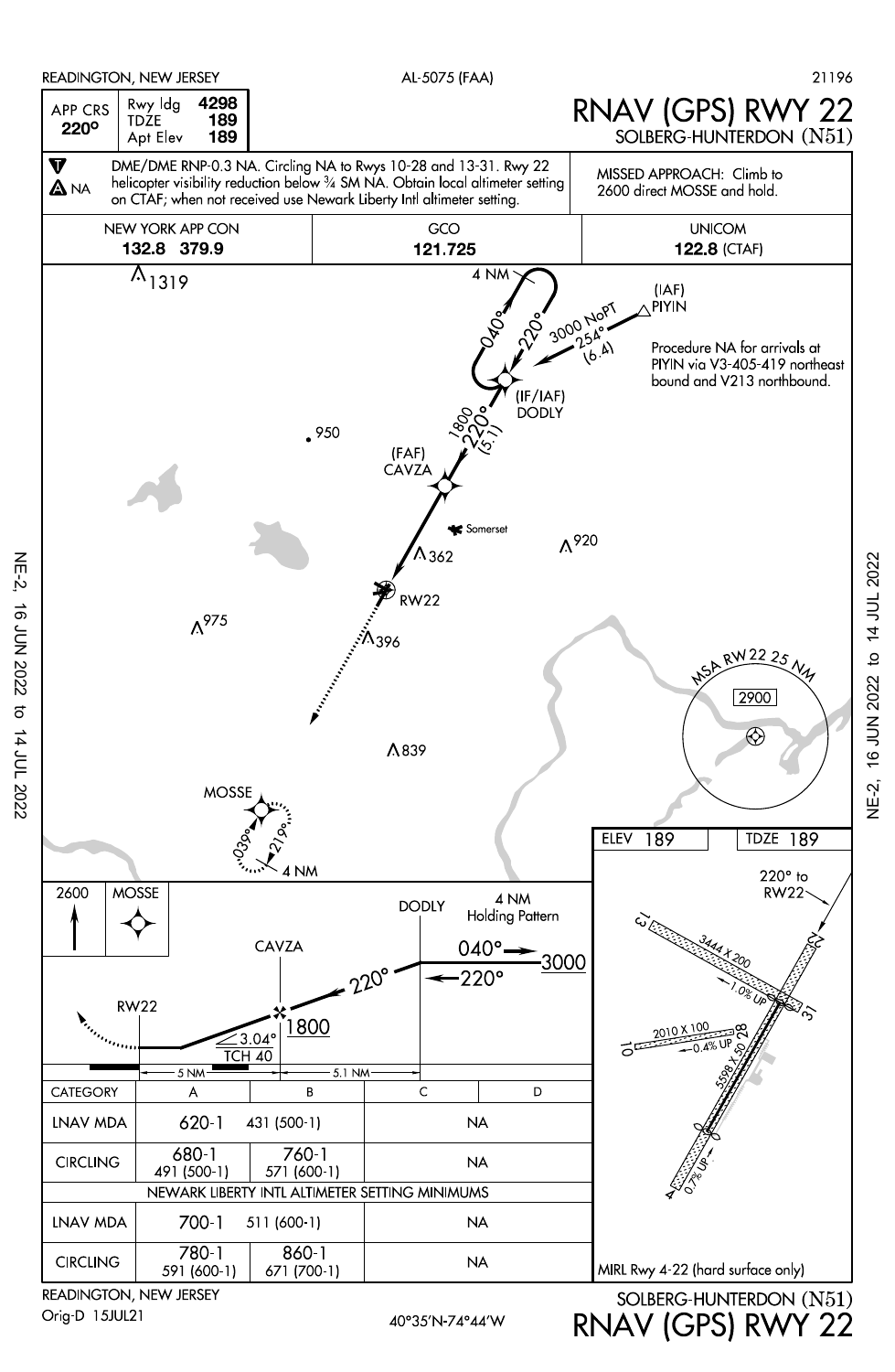

READINGTON, NEW JERSEY Orig-D 15JUL21

NE-2, 16 JUN 2022 to 14 JUL 2022

 $\sigma$ 

14 JUL 2022

**16 JUN 2022** 

 $NE-2$ 

RNAV (GPS) RWY 4

16 JUN 2022 to 14 JUL 2022 NE-2, 16 JUN 2022 to 14 JUL 2022NE-2,